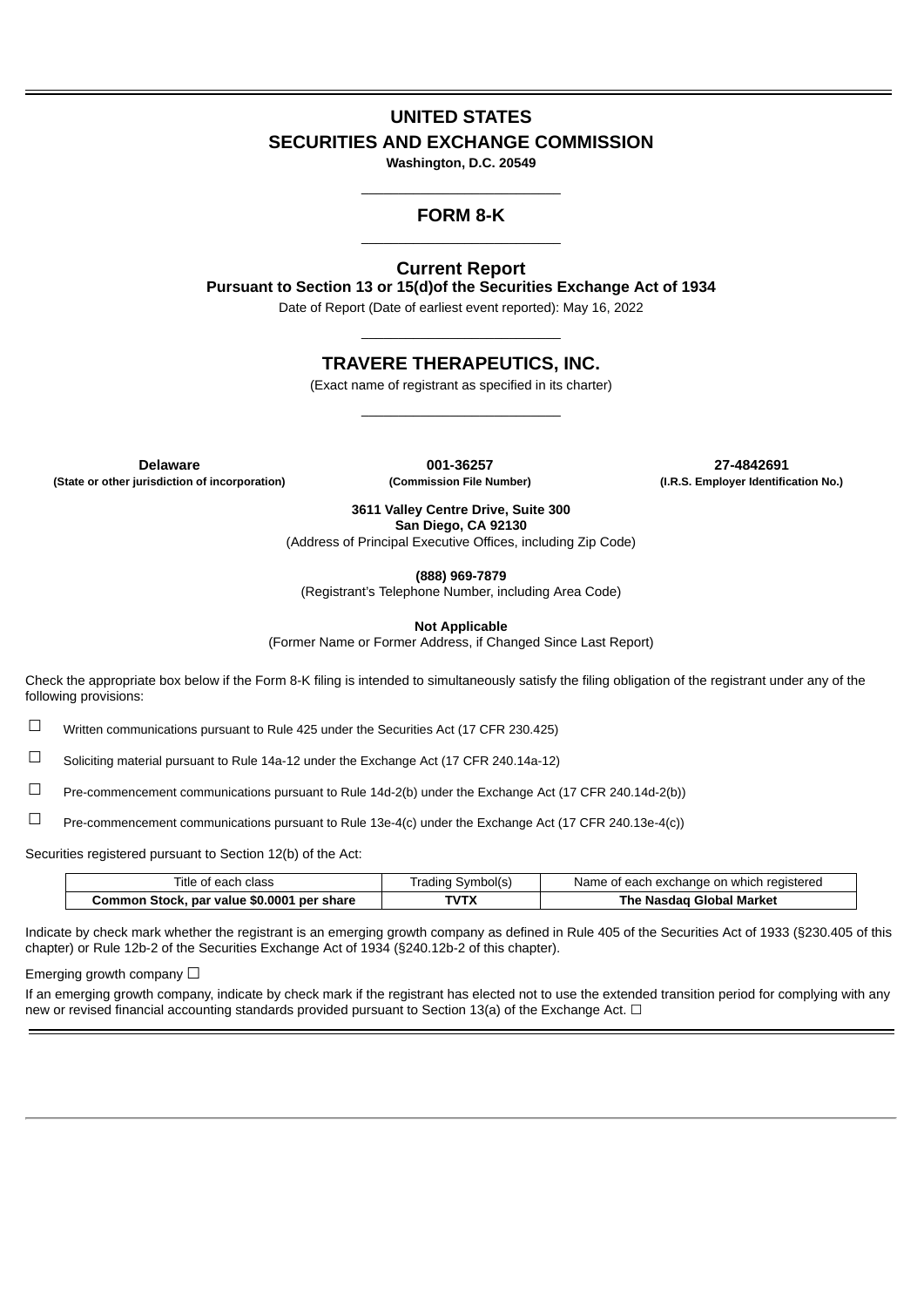# **Item 8.01 Other Events.**

On May 16, 2022, Travere Therapeutics, Inc. (the "Company") announced that the U.S. Food and Drug Administration ("FDA") has accepted and granted Priority Review of its New Drug Application ("NDA") under Subpart H for accelerated approval of sparsentan for the treatment of IgA nephropathy ("IgAN"). The FDA has indicated that it is not currently planning to hold an advisory committee meeting to discuss the application and has assigned a Prescription Drug User Fee Act (PDUFA) target action date of November 17, 2022.

#### **Forward-Looking Statements**

This Current Report on Form 8-K contains "forward-looking statements" as that term is defined in the Private Securities Litigation Reform Act of 1995. Such forward-looking statements include references relating to the FDA's potential approval of the Company's NDA for sparsentan for the treatment of IgAN by the target action date of November 17, 2022, or at all, and the expectation around any potential future request by the FDA to hold an advisory committee meeting related to the application. Such forward-looking statements are based on current expectations and involve inherent risks and uncertainties, including factors that could delay, divert or change any of them, and could cause actual outcomes and results to differ materially from current expectations. No forward-looking statement can be guaranteed. Among the factors that could cause actual results to differ materially from those indicated in the forward-looking statements are risks and uncertainties associated with the regulatory review and approval process, including the Subpart H accelerated approval pathway. There is no guarantee that the FDA will grant accelerated approval of sparsentan for IgAN or that sparsentan will be approved at all. In addition, such risks and uncertainties may include those described in the Company's filings with the Securities and Exchange Commission, including under the "Risk Factors" heading of the Company's quarterly report on Form 10-Q for the quarter ended March 31, 2022, as filed with the SEC on May 5, 2022. You are cautioned not to place undue reliance on any forward-looking statements as there are important factors that could cause actual results to differ materially from those in any forward-looking statements, many of which are beyond our control. Except to the extent required by law, the Company undertakes no obligation to publicly update any forward-looking statement.

# **Item 9.01 Financial Statements and Exhibits.**

#### *(d) Exhibits*

### **Exhibit No. Description**

104 Cover Page Interactive Data File (embedded within the Inline XBRL document).